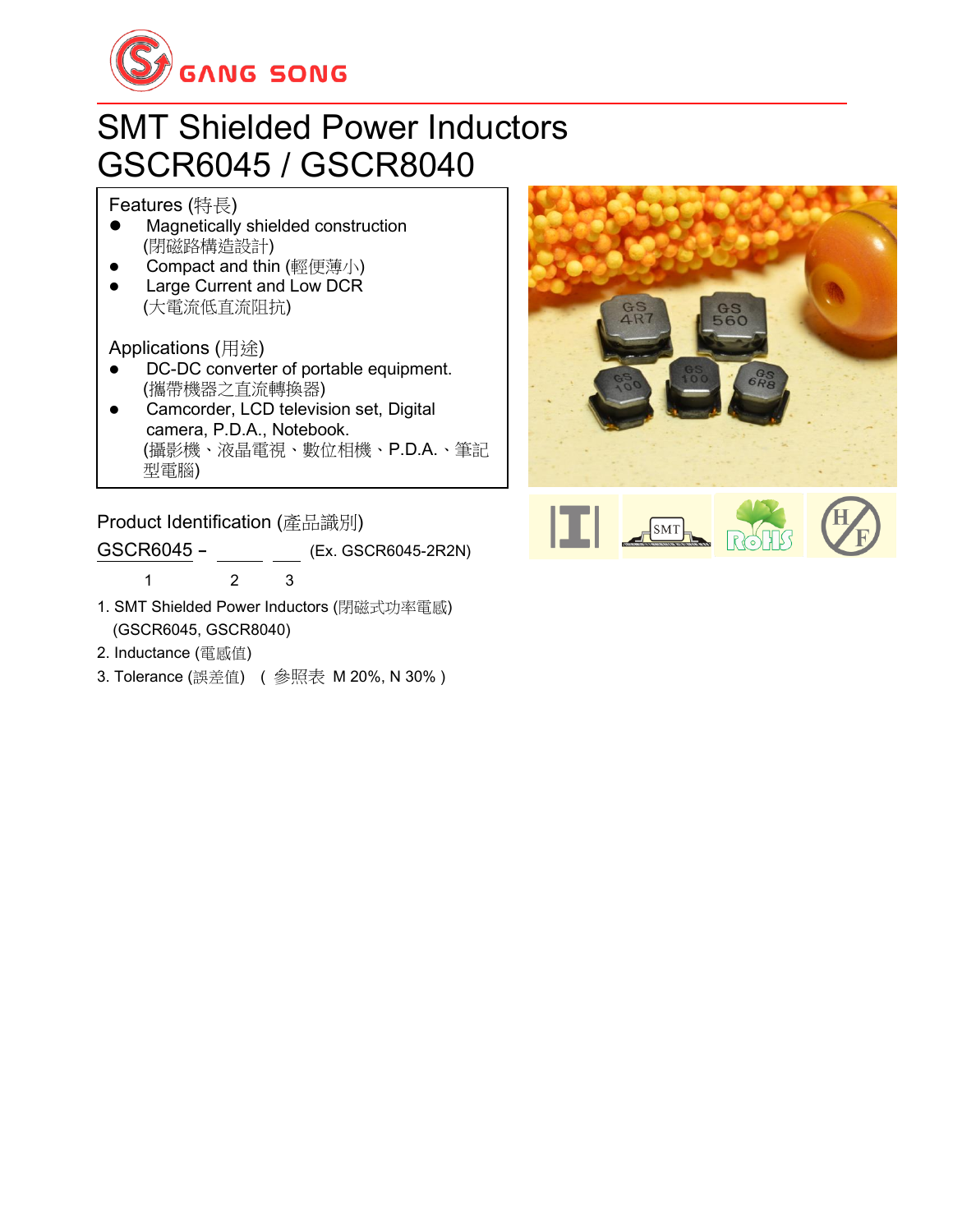

## SMT Shielded Power Inductors GSCR6045 / GSCR8040

Configurations & Dimensions (結構圖及規格尺寸)

#### GSCR6045







GSCR8040



| $\mathsf{^{T}ype}$ |           | ◡         |      | <u>.</u>  | -             | G           |
|--------------------|-----------|-----------|------|-----------|---------------|-------------|
| '型式)               | $\pm 0.2$ | $\pm 0.2$ | max) | $\pm 0.3$ |               |             |
| GSCR6045           | 6.0       | 6.0       | 4.5  | 1.35      | $4.5 \pm 0.5$ | $5.0 + 0.5$ |
| GSCR8040           | o.u       | o.u       | 4.5  | 1.6       | $5.6 \pm 0.3$ | $5.5 + 0.4$ |

Design as Customer's Requested Specifications. (可依客戶特殊需求設計)